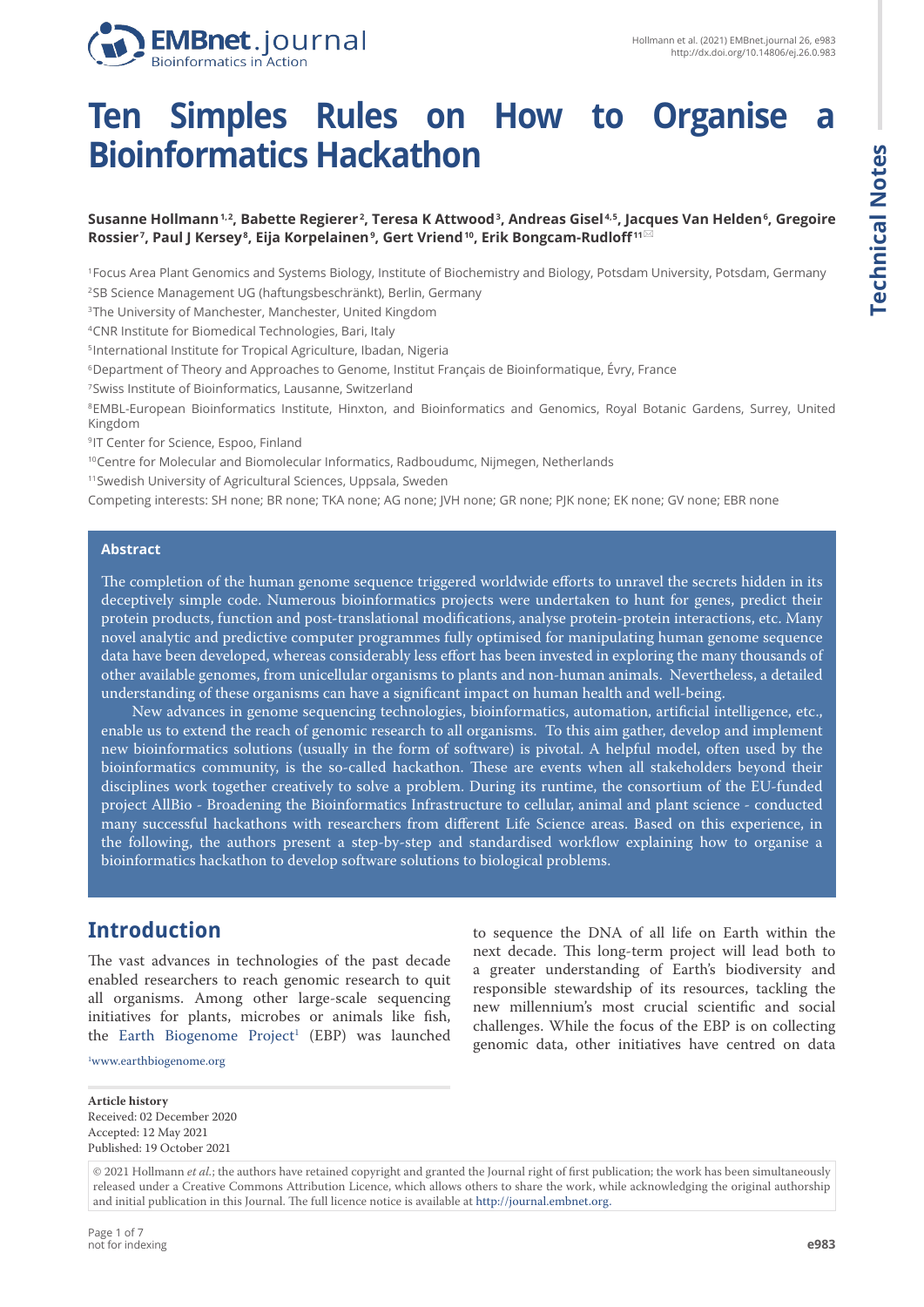

analysis. For example, the EU-funded project AllBio<sup>2</sup> Broadening the Bioinformatics Infrastructure to unicellular, animal and plant science (FP7 GA 289452) - concentrated on non-human genomes, applying human-genome-derived computational solutions to non-human organisms. This project involved collecting a range of biological problems, the so-called test cases, and the relevant computational solutions. Some of these test cases were worked out in detail during hackathons. A hackathon is a short (1-day to 1-week) event where stakeholders with diverse skills and backgrounds gather to develop and implement solutions (usually in the form of software) to relevant problems. The term hackathon is a composite of the words 'hack' (meaning exploratory programming) and 'marathon' (a common metaphor for long and intensive events). Hackathons are typical in informatics communities but still relatively new to the life sciences. In part, this may be because there are still considerable communication gaps between lifeand computational-science researchers. Bioinformatics hackathons or bio-hackathons aim to address such gaps by bringing IT professionals (and interested amateurs) and life science scientists together to communicate and exchange ideas around practical research questions. These type of events can indeed be highly productive for interdisciplinary teams to solve well-defined problems or to accelerate solution provision in a particular area (hackseq Organising Committee 2016 (2017); Friedberg *et al.*, 2015; Poncette *et al.*, 2020; Braune *et al.*, 2021), generate innovations (Lyndon *et al.*, 2018) or serve as educational tools (Silver *et al.*, 2016; Wang *et al.*, 2018). Here, the co-development principle involving the problem providers and developers in the entire process will ensure that a suitable solution is created. Online events might work for the technical solution creation but will most likely lack the lively interdisciplinary interaction.

The short time usually available for bio-hackathons generally allows for the design and implementation of prototype solutions. For the outputs to be helpful, the developed code must have the potential to undergo subsequent development by interested parties. Therefore, all results should be made available via openly accessible platforms to allow researchers to improve the product after the event is terminated.

The philosophy of the AllBio project was to solicit life science scientists to identify topic challenges directly. Around 60 of such test cases were collected via questionnaires and interviews, out of which 15 (encompassing unicellular organisms, plants, and farm animals) were deemed solvable with adaptations to software or workflows initially designed for humangenome data (Bongcam-Rudloff *et al.*, 2019). Eight were subsequently addressed in bio-hackathons (Amar *et al.*, 2014; Gomez-Cabrero *et al.*, 2014; Leung *et al.*, 2015). A problem was considered solvable when:

• a generic question relating to the analysis of a unicellular, animal or plant genome had been well defined;



Figure 1. Identification of test cases. AllBio workflow illustrating the fate of test-cases proposed by life science scientists. After initial interviews, the test cases were collected and assessed for their tractability. The bio-hackathon teams comprised the proposer (life science scientist), a leader (bioinformatician), hackers (programmers) and, usually, a local organiser. Where a tool or meta-tool arose from work, it was proposed for testing during a validation workshop. Ultimately, the Team prepared an open-source tool and published or otherwise disseminated the results.

- a community of domain-expert bioscientists and bioinformaticians had been formed; and
- scientific meetings (in vivo or in-silico) had already taken place, and collaborations had begun.

The workflow for AllBio bio-hackathons involved collecting and selecting the test cases, preparing and organising the events, and finally - in the chance of success - publish the results (Fig. 1).

During the AllBio project, a rigorous regime of evaluating past events allowed each bio-hackathon to build on lessons learned from previous ones. This iterative process demonstrated that the events must be well-prepared and long in advance for bio-hackathons to be successful. The biological problems they set out to tackle must be tractable. They must have access to requisite computational infrastructure and sufficient time to complete the necessary tasks. Other essential pre-requisites are efficient leadership, an appropriate mix of skills/expertise, and effective communication strategies. A preparatory phase should precede biohackathons to check feasibility and practicability, *e.g.*, can the data be moved around and read? There should also be commitments afterwards to finalise any tools (or outputs), to test and validate them with end-users, and to disseminate the results. Based on the experience gained in AllBio, we present ten rules that we believe are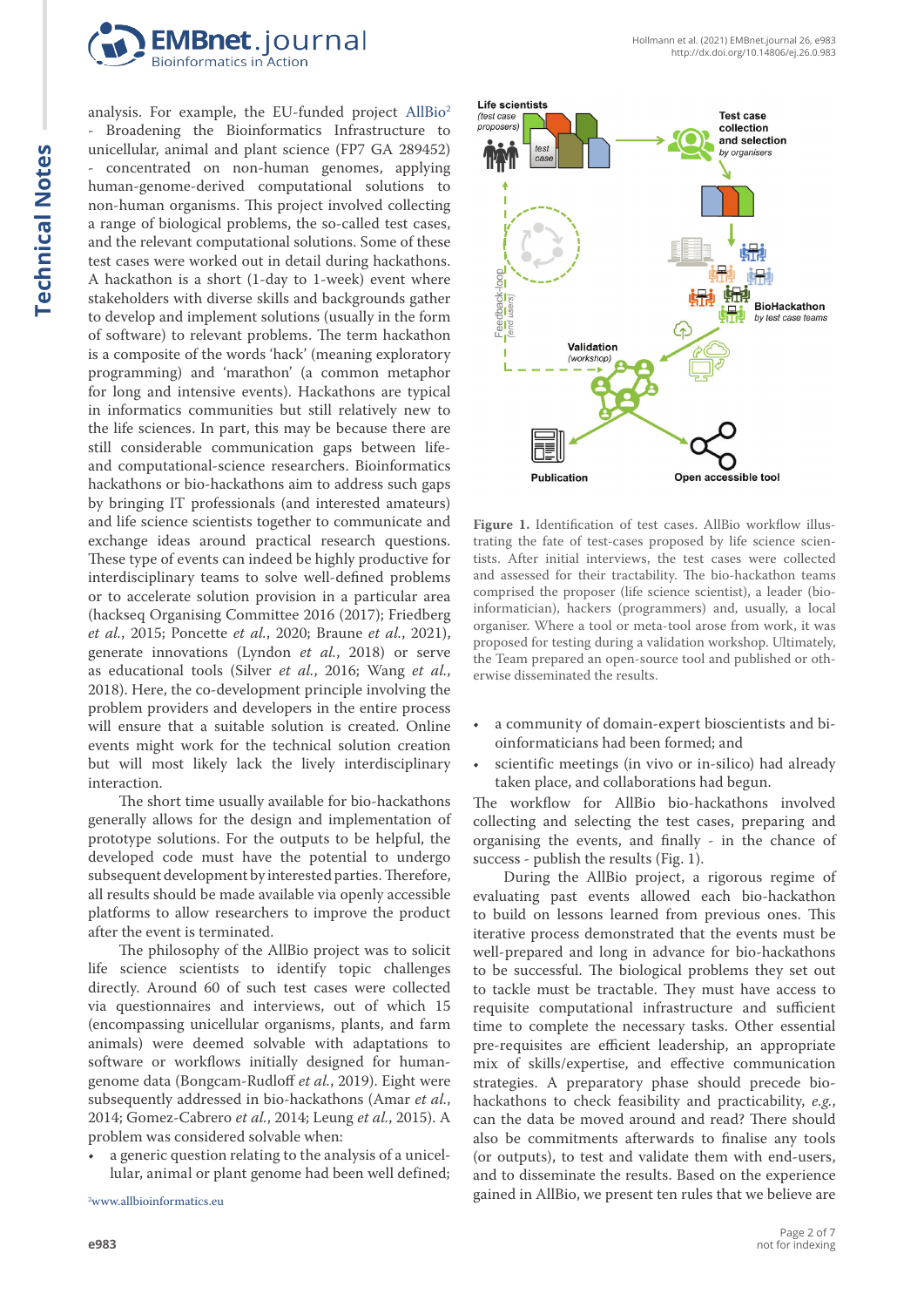

crucial when organising bioinformatics hackathons, or bio-hackathons: these fall into four main categories - the Problem, the Team, the bio-hackathon and the Answer, which are described in detail below. There will, of course, be other important considerations (funding, *etc.*), but we focus here on the practicalities of organising successful bio-hackathons. The presentation of the described process is following the scheme of the [Ten Simple Rules](https://collections.plos.org/collection/ten-simple-rules/) series of PLOS<sup>3</sup>.

# **The Ten Rules**

## **The Problem**

**Rule 1: Understand the biological Problem (s) and select the theme**

It might seem self-evident to state that a good starting point is to understand the Problem before trying to address it. But, solving biological problems via hackathons requires a spectrum of understanding that encompasses the biology of the Problem (including in vivo aspects), the nature of the data available, computational requirements and expected output(s), and how all of these can be brought together to implement a viable solution. One of the keys to success is that those responsible for implementing the technical solution(s) must appreciate, at least at some level, the underlying biology. Ultimately, this requires some investment of time to allow them to begin to understand the language of those whose biological problems they are trying to solve. One way to help achieve this, even for small events, might be to run a small cycle of webinars before the event to give participants more information about the theme. This is likely to facilitate team building and may also provide opportunities to come up with new ideas for possible approaches and solutions.

#### **Rule 2: Ensure that the Problem is tractable**

Bio-hackathons are driven by practical research questions, but not all biological problems are amenable to solution by hackathons. An early step in setting up any such event should therefore be to estimate whether the size of the Problem is compatible with the hackathon format. For example, while de novo software design is generally not the goal of hackathons (design of new algorithms tends to require more than just a few days), proof-ofconcept implementations can fit the format quite well. Ideally, therefore, the necessary software components must already exist so that bio-hackathon sessions can readily combine them into bespoke workflows. Ideally, workflows should not contain any single point of failure. Notably, both the biological datasets and the software components must be available without restrictions.

## **The Team**

### **Rule 3: Put together the right Team with carefully assigned roles**

Start building the Team as soon as possible. Ideally, establish the core group two months before the event. Think about life- and computational-science colleagues and students who have the requisite skills and knowledge in the Problem area. Generate a checklist with the minimal requirements needed to ensure that the complete project can be implemented during the event. This will form the basis for participant selection. If necessary, promote the bio-hackathon widely (*e.g.*, using social media), providing as much information about the event as possible (including when, where, what, how, fees - if needed - and registration forms). Some incentives might be helpful to engage bio-hackathon participants, such as cooperation with university groups that might be willing to give credit points for participation or formulating problems whose solutions are suitable for academic publication and crediting those participants as authors.

Biohackathon teams are generally most effective when they comprise no more than eight to ten participants. In general, they should include a proposer or biological Problem owner, typically a life science scientist, whose needs will drive the event. A leader, usually a bioinformatician. The hackers, bioinformaticians and computer scientists and, ideally, an overall organiser/ coordinator. Those with computational skills should include at least one IT professional or bioinformatician and programmers with experience in scripting, workflow design, use of ontologies, evaluation of data quality, and so on. These professionals must be able to communicate effectively with the leader and remain focused on the primary objective.

The bio-hackathon leader is responsible for monitoring and guiding the workflow during the event. The organiser must take responsibility for the overall coordination of the event, maintaining good communication within the Team (rule 4), orchestrating the validation (rule 9) and dissemination (rule 10) activities. The organiser must be local to the venue of the bio-hackathon and will be responsible for many mundane practical tasks: reserving the venue, testing bandwidth in the meeting room before the actual hackathon, providing travel instructions, communicating with the compute provider, selecting the participants and dealing with subsistence/refreshment issues, *etc.* One person may assume several roles, but it is vital that each partner knows his/her role and that all roles are maintained before, during and after the hackathon itself. To facilitate discussion and assignment of tasks as the project progresses, we suggest adopting a convenient communication platform, *e.g.*, Trello<sup>4</sup>, Slack<sup>5</sup> or

4 <https://trello.com> 5 <https://slack.com>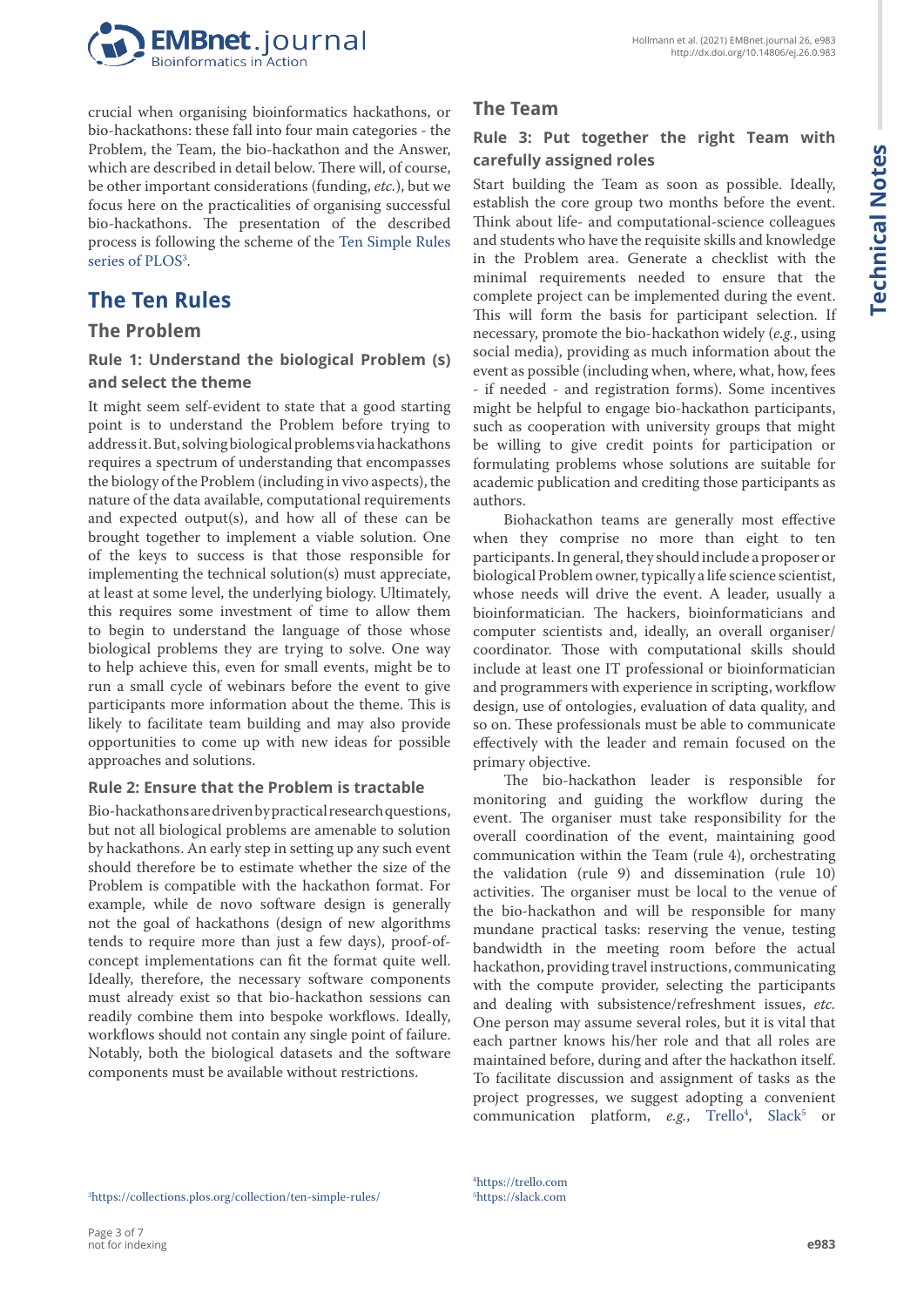

comparable platform such as ownCloud<sup>6</sup>, GoogleDrive<sup>7</sup> or [Dropbox](https://www.dropbox.com)<sup>8</sup>.

#### **Rule 4: Communicate effectively and establish the ground rules**

Communication – before, during and after hackathons – is key. The value of good communication, and the impact of not getting it right, is hard to over-emphasise. Biohackathons include partners from different disciplines who tend to speak very different languages. If a biohackathon is to be maximally productive, it is critical to take time, early on, to identify and resolve potential language barriers. Frequent conversations before the bio-hackathon (in person if possible, or electronically if not) are essential to understand, define and refine the biological question, identify and shape the overall analytical approach, and thence to build ownership of the tasks. As the technical partners assimilate the nature of the biological Problem and the biological partners begin to appreciate the heart of the technical challenges, the Team's purpose, focus and cohesiveness will mature.

If multiple projects are being tackled in one biohackathon, ensure that all requirements have been established beforehand, including the process of teambuilding, the time-frame available for each Problem (equal conditions for every Team, so that each has the same relative chance of success), and the rules for allowing participants to move between teams.

#### **Rule 5: Prepare the ground-work well in advance**

Bio-hackathons are generally time-limited; good preparatory work is therefore essential. A crucial part of the preparation is to test the necessary software and hardware before the event to prevent problems that could reduce the time available for hands-on work. Any heavy computational tasks should be pre-computed to allow participants to hit the ground running with real data. Bio-hackathon leaders must, therefore, comprehensively understand all the components in advance, arrange to have them tested in good time, and ensure that both software tools and hardware facilities are adequate for the tasks at hand. For example, CPU-intensive tasks might require massive pre-calculations or specialised equipment (such as all-against-all BLAST°) computations on datasets with millions of sequences, or the assembly of large genomes). Just as important is verification of the quality of any datasets to be used during the event, as poor-quality datasets are likely to jeopardise the success of bio-hackathon sessions. To not waste valuable time, any task that can be tackled by a participant in isolation (without requiring the insight of the entire Team) should be completed in advance. It is vital to test all software and hardware before the event. Work with the hackers to establish the hardware requirements. Ensure that

 <https://owncloud.org> <https://drive.google.com> <https://www.dropbox.com> <https://blast.ncbi.nlm.nih.gov/Blast.cgi> hardware equipment/components can be provided or temporarily replaced if need be.

Prepare a budget forecast for the event. The budget will be dedicated to the rental of premises, IT requirements and subsistence. Gather options of suitable venues and their prices. Look at the premises and find out what the rental includes. Fix the premises for the scheduled date.

Decide the total amount you can spend on subsistence. We recommend creating a spreadsheet of all costs. If you have no funds available, you will need to set a fee (which will ultimately be determined by the number of participants, including lecturers, organisers, and so on). If you do have to set fees, you should also be aware of the potential fiscal risks. Involve your administration in the process to ensure that you do not run into trouble: they will know best how to treat fee income. If feasible, search for potential sponsors – *e.g.*, companies with an interest in your bio-hackathon theme.

The accuracy in silico simulation datasets is of great importance for benchmarking bioinformatics tools as well as for experimental design. For that reason, it is a good recommendation to create simulated sequencing data (mock data). For this purpose, there are now several freely available software packages to simulate mock data. Two examples are ART (Huang *et al.*, 2012) and InSilicoSeq (Gourlé *et al.*, 2019). When selecting the bio-hackathon venue, the proper mock data can be chosen accordingly. If the hackathon is organised in an academic environment with high computational capability, the mock data could be of substantial size. The data simulated can be the minimal required to perform the proper testings if, for travel logistics, a hotel close to an airport is chosen.

We recommend creating a checklist for all tasks to be done before, during and after the event. Spread responsibility between the organisers, but ensure that they do their job seriously. Discuss and agree on the rules and procedures, and take care that rules are followed strictly. Figure 2 collates the organisational workflow for a complete bio-hackathon cycle, including the preparatory, implementation and follow-up phase.

#### **The bio-hackathon**

#### **Rule 6: Choose a convenient location**

Bio-hackathons should take place at convenient locations for the registered number of participants, and locations have to fulfil all scientific/computing and non-scientific (housing, food, *etc.*) needs. University/ national computing centres are likely to offer excellent computational facilities but may have restrictive opening hours. Hotels, on the other hand, while often very convenient in many aspects, may overestimate the bandwidth they can provide, so this needs to be tested extensively upfront.

Specific requirements to consider include:

• location convenient for participants to reach (minimise travel time and cost);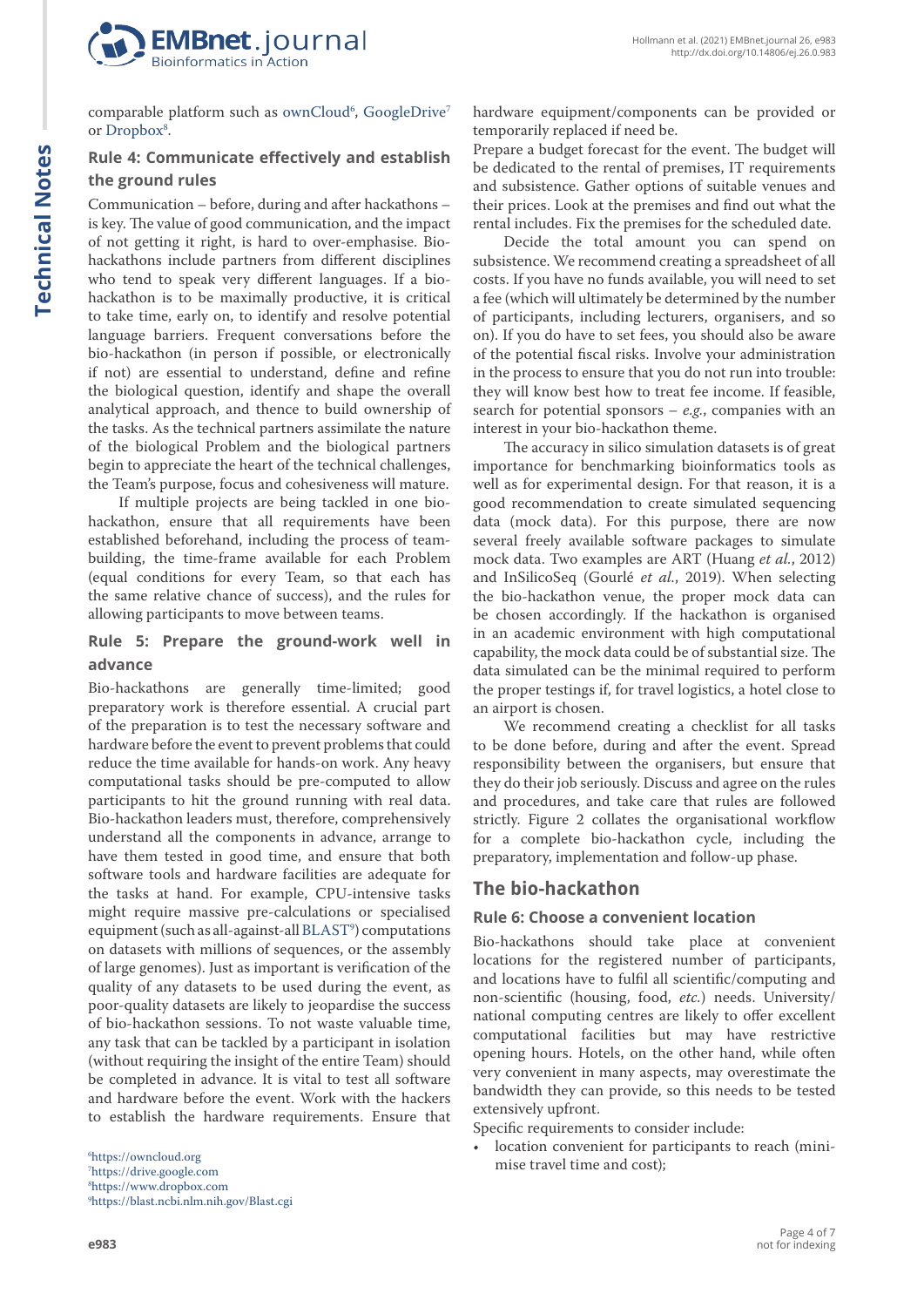



**Figure 2.** Workflow. The scheme demonstrates an optimal workflow for bio-hackathons, including the preparatory, implementation and follow-up phase for a complete cycle. Each phase is subdivided into different consecutive steps: in particular, the preparatory phase comprises a broad spectrum of tasks, including the selection of challenges, recruiting of participants, organisation of the venue and technical set-up, as well as the creation of webinars to prepare participants for the event.

- short distance between accommodation and meeting venue (if the venue is not the hotel);
- venue technically well equipped (beamer, screen, *etc.*), with liberal opening hours (often, much work is done outside regular working hours, and it is essential to facilitate this);
- venue has sufficient and stable bandwidth;
- food and drink are either available at the venue or allowed to be brought in. Often, many productive discussions occur informally over dinner, so arrangements that encourage the participants to keep together while eating are strongly preferred.

Of course, these events can also be conducted remotely if, for reasons such as the current pandemic situation, a face-to-face event is not possible. If so, Rule 6 is omitted and needs to be replaced by the organisation and establishment of a suitable online meeting tool (*e.g.* Zoom, Big Blue Buttom<sup>10</sup>, [Microsoft Teams](https://www.microsoft.com/de-de/microsoft-teams/group-chat-software)<sup>11</sup>, Slack. However, since bio-hackathons are based on an intensive and iterative exchange between biologists and computer experts, it is always preferable to hold them offline.

#### **Rule 7: Ensure appropriate computer access**

All bio-hackathons are not equal: some will have greater computational requirements than others. Some analyses might run efficiently on participants' laptops; some 1[0https://www.bigbluebutton-hosting.de/](https://www.bigbluebutton-hosting.de/)

might require access to large clusters, supercomputers, dedicated hardware, or the cloud, which universities or national computer centres may be willing to provide. Regardless, the pre-requisites are i) fast internet connection at the hackathon venue, and ii) possibility for remote login to the computes facilities before and after the event. This last point is essential to prepare the ground-work beforehand, whereas any remaining work can be completed later. The local organiser should ensure (and check) that logins are available for all participants and ideally perform a test run before the bio-hackathon.

Similarly, if participants use their laptops, the requisite software should be installed before the event. It is recommended to create a Virtual Machine to provide a common computing environment for participants. To gain an overview of the software and hardware that will be needed during the bio-hackathon, we recommend gathering information about technical requirements via the registration form. Share this information with the hackers at the latest ten days before the event.

#### **Rule 8: Ensure the duration is sufficient to obtain valuable outputs**

Bio-hackathons are short, intensive working sessions, typically spanning a few days. Several considerations determine the duration of these events: the complexity of the workflow, how much computer work is envisaged (and how much can be done in advance), the funds

<sup>11</sup>[https://www.microsoft.com/de-de/microsoft-teams/group-chat](https://www.microsoft.com/de-de/microsoft-teams/group-chat-software)[software](https://www.microsoft.com/de-de/microsoft-teams/group-chat-software)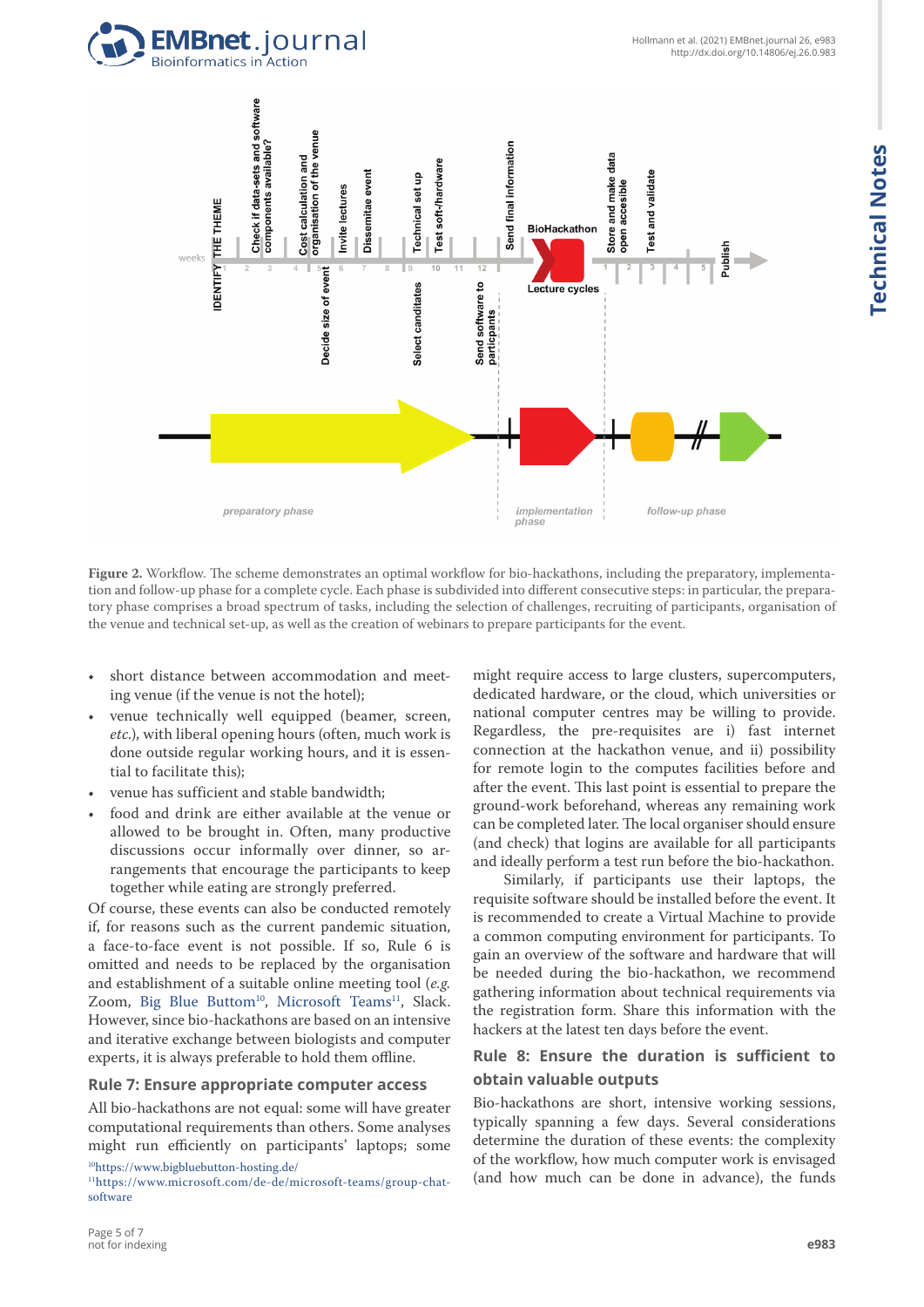



available, how much time participants can commit, and whether writing documentation or article outlines are also intended to be part of the exercise. The expected outputs must therefore be clearly defined early on, and the duration of the event adjusted accordingly. It generally works well to organise hackathons over a weekend, as this affords participants greater flexibility with their schedules.

To kick off the event, plan to run a series of short lectures to better inform participants about the theme of the bio-hackathon and introduce its biological and computational components. Ensure the availability of suitably qualified lecturers. Disseminate information about these lectures to the participants and a broader audience at the latest two weeks before the hackathon. This may stimulate greater interest in the event and gain visibility within the community.

The lecture hall and workspaces might be at different locations. Ensure that you provide sufficient and detailed information about where and when to go to each place. If there is insufficient space to accommodate additional lecture series participants comfortably, focus on briefing the Team. This can also be done in the form of webinars before the event.

#### **The Answer**

#### **Rule 9: Validate the results**

Bio-hackathons aim to address particular biological problems. The events may focus on prototyping ideas, or they may lead to the production of tools or metatools that will ultimately be made available to the community. Before public release, validation events should be organised, in which participants are given opportunities to test the tool(s) with a variety of different datasets. Even though validation is normally done after hackathons, it should nevertheless be part of the initial planning to ensure that validation data exist, and that the software set-up is sufficiently generic to allow its use in validation. In an ideal case, most (if not all) of the original bio-hackathon Team should be present or (remotely) available during validation sessions.

#### **Rule 10: Disseminate the results**

Peer-reviewed publications are still the primary vehicles for disseminating scientific results, and reusable outputs from bio-hackathons are a good stimulus for article publication. However, public accessibility of all workflows must also be part of the dissemination strategy. Therefore, only open access publication platforms such as F1000 $r$ esearch<sup>12</sup> should be used for publications. To maximise the outcomes impact, all workflows should also be properly documented and licensed, and inputs and outputs should be appropriately described following the FAIR principles (Wilkinson *et al.*, 2016) and using standardisation measures (Hollmann *et al.*, 2021). Ideally, alongside any publicly accessible documentation or article, small datasets that the workflows can use

1[2https://f1000research.com/](https://f1000research.com/)

Optionally, Virtual Machine images to run workflows might also be provided. Results should be made available through openly accessible platforms such as SEEK<sup>13</sup>, [OpenAIRE](https://explore.openaire.eu/participate/deposit-publications)<sup>14</sup>, zenodo<sup>15</sup> or [GitHub](https://github.com/)<sup>16</sup> that can guarantee longevity, as good workflows that answer biological questions often remain valuable for several years.

## **Potential pitfalls**

The experience of the AllBio bio-hackathons provided an inside view of potential pitfalls that might limit the success of such events. A primary challenge is the careful selection of appropriate Problems; not all are suitable for inclusion in a bio-hackathon. It requires expert knowledge from both the biology and bioinformatics fields to evaluate the challenges and avoid frustration for the participants.

A specific function that bio-hackathons can perform is to enable interdisciplinary collaboration between the participants from the different expert fields. Sufficient time needs to be dedicated to training participants and finding a common language to discuss the challenges and develop efficient solutions.

Other more practical aspects may limit the success of events: *e.g.*, some early AllBio bio-hackathons struggled to deliver concrete outputs because:

- their teams were too small  $(\leq 5$  people);
- the Team had no real leadership;
- the datasets on which they were obliged to work were too large to be processed fruitfully within the given time frame;
- the opening hours of computing centres limited the time available for productive work;
- the distance between hackathon venues and participants' hotels posed time and cost constraints.

A barrier to success may also occur if the meeting organiser/leader is no longer available after the event. The validation and follow-up phase is essential for summarising the results and ensuring the quality of solutions that have been developed. Moreover, publication of the results, whether via a journal article or upload to a repository, needs to be completed after the bio-hackathon. Costs associated with the dissemination of results need to be considered in the overall budget plan.

# **Conclusions**

Bio-hackathons were powerful tools in the AllBio project for articulating and solving problems in the scientific community. They highlighted the need to consider the different disciplinary backgrounds of all participants, hence the vital role of the preparatory phase for ensuring

1[3https://seek4science.org/](https://seek4science.org/)

1[4https://explore.openaire.eu/participate/deposit-publications](https://explore.openaire.eu/participate/deposit-publications) 1[5https://zenodo.org](https://zenodo.org) 1[6https://github.com/](https://github.com/)